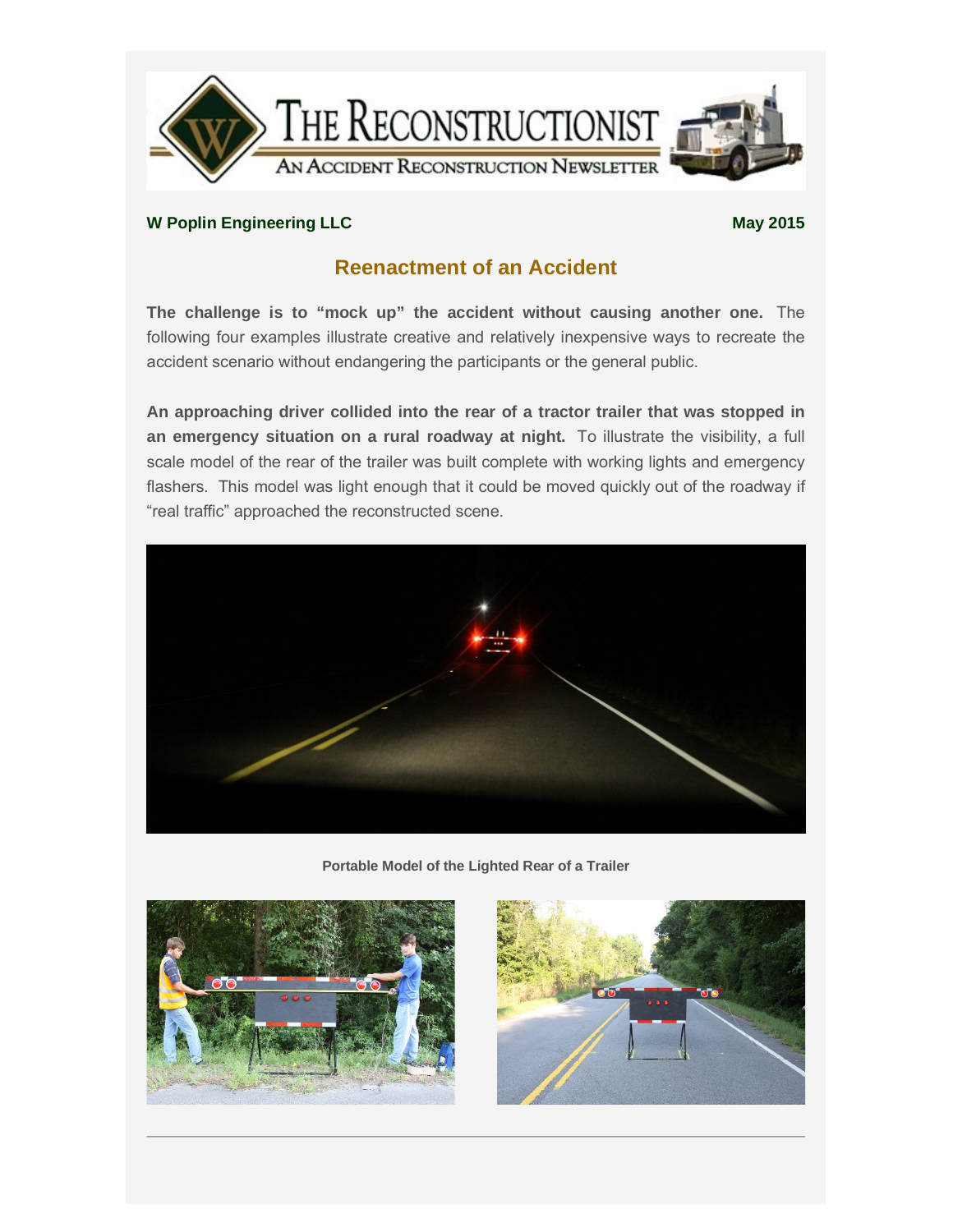**A nighttime accident occurred when a pickup turned left in front of an approaching motorcycle.** The accident was witnessed by a driver following the motorcycle. The roadway geometry would tend to line up the headlight of the motorcycle with that of the following vehicle. The geometry was "recreated" in a non traveled area using the headlights of a vehicle and a simulated motorcycle consisting of a headlight mounted at the correct height on a "saw horse".

The following photographs illustrate that from a certain perspective the "motorcycle" headlight appears to be merged with the headlight of the following vehicle. The motorcycle may therefore not be readily identified by the turning driver.



**All photographs show three headlights. In the photograph on the right, the motorcycle headlight** 

**has merged with the vehicle headlights and has effectively "disappeared".**

**An automobile exiting from a service station was struck in the driver side by a vehicle on the main roadway.** Three portable signs had been set up on the grass strip between the sidewalk and the roadway. The signs provided a severe "sight line" obstruction for traffic exiting the driveway. Wooden 2x4 frames were constructed to duplicate the size and position of the signs. Photos were taken with approaching traffic in various positions. Using the printed photographs and "post it" notes cut to size, it was possible to illustrate the sight line obstruction without interfering with traffic or drivers exiting the facility.